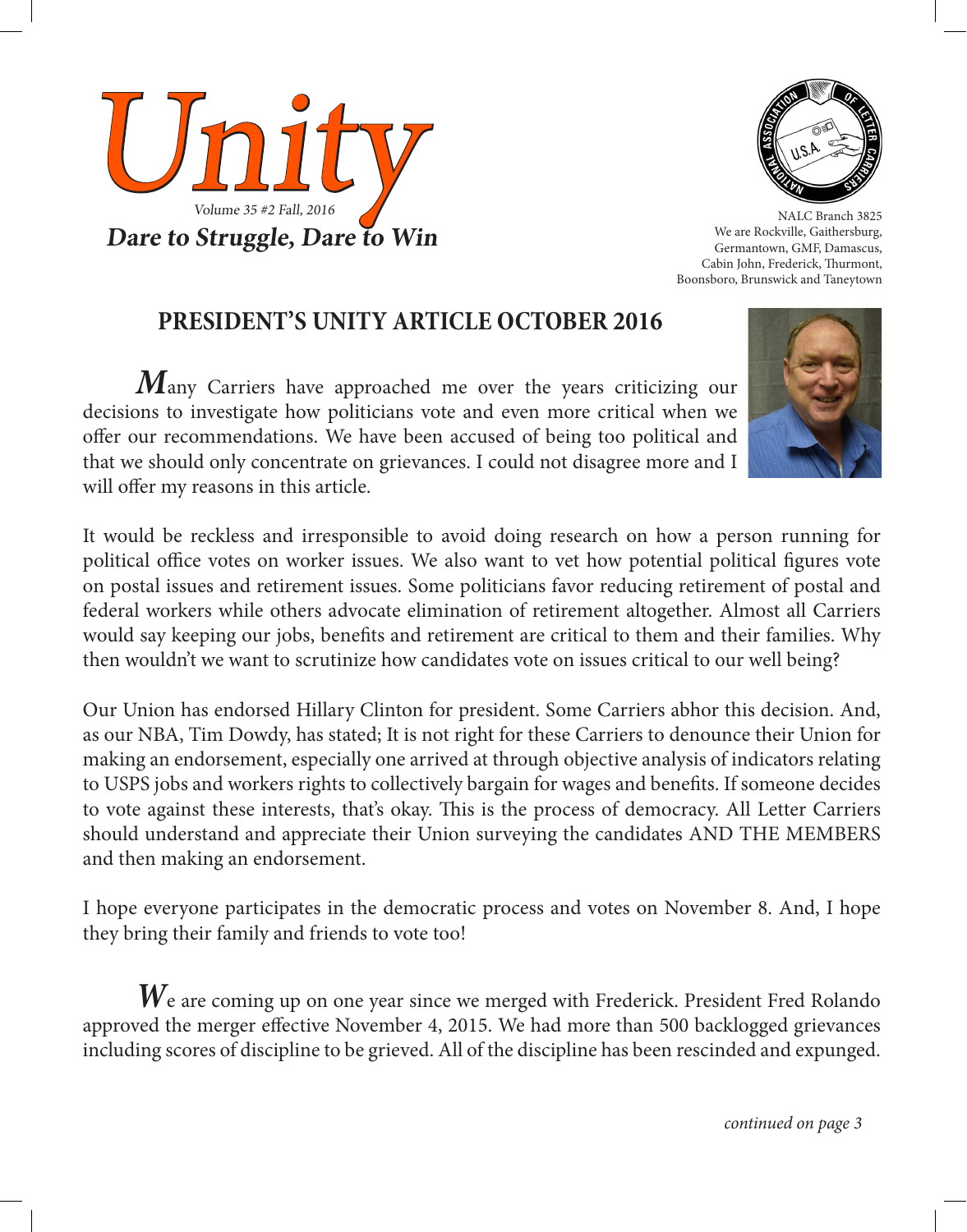# **OFFICERS**

| Vice-PresidentChuck Clark                         |  |
|---------------------------------------------------|--|
| Rec. SecretaryGary Kirwin                         |  |
| Financial Sec. TreasurerBeth Parsons              |  |
| Sergeant at ArmsDon Lewis                         |  |
|                                                   |  |
| <b>Health Benefits RepresentativeTony Gatling</b> |  |
| <b>Mutual Benefits RepresentativeSergio Lemus</b> |  |
| DistributorShearly McFadden Shawn                 |  |
|                                                   |  |
|                                                   |  |
|                                                   |  |
|                                                   |  |
|                                                   |  |
|                                                   |  |

Unity is the official newsletter of NALC Branch 3825. The purpose of this newsletter is to inform and educate our members, as well as provide a forum to exchange ideas and concerns. Articles in Unity do not necessarily reflect the views of the editor or this branch.

## **Directions to the Union Meeting**

Rockville Senior Center 1150 Carnation Dr. Rockville, MD



495 to 270N exit Rt. 28 (W. Montgomery Ave). Go straight through the light at top of ramp - you are now on Nelson Ave. Turn left at stop sign onto Crocus Dr. At end of road turn left on Carnation Dr . Proceed to Senior Center. Meetings are held the first Wednesday of the month at 7:00 p.m.

## **Branch 3825 Stewards**

- 1. Kenneth Lerch Chief Steward Branch 3825 2. Mike Curley - Chief Steward - Pike 3. Theo Anthony - Seward - Pike 4. Tim Smith - Alternate Steward - Pike
- 5. Sergio Lemus Chief Steward Rockville Main
- 6. Shearly Shawn Steward Rockville Main 7. George Abid - Regular Steward - Twinbrook 8. Vivian Walker - Chief Stewrad - Twinbrook
- 9. Robert Weisner Alternate Stewrad Twinbrook 10. - Vacant - Alternate Steward - Twinbrook
	- 11. Kevin Abernathy Chief Steward Potomac 12. Robert Weisner - Steward - Potomac
- 13. Vivian Walker Alternate Steward Potomac 14. Greg Brooks - Alternate Steward - Potomac
- 15. Chuck Clark Chief Steward Gaithersburg Installation 16. Steve Klein - Steward - Gaithersburg Main 17. Victor Fraker - Steward - Montgomery Village
- 18. David Savell Alternate Steward Montgomery Village
- 19. David Savell Alternate Steward Montgomery Village
- 20. Edwin Vidal Alternate Steward Montgomery Village 21. Mathew Ackah - Steward - Diamond Farms
- 22. Chester Crews Alternate Steward Diamond Farms 23. Amy Campain - Steward - Germantown 24. Tom Preston - Steward - Damascus
	- 25. Tom Preston Alternate Steward Germantown 26. Alan Pico - Steward - Derwood
	- 27. Shanelle Lewis Alternate Steward Derwood
	- 28. Laura Hennessey Chief Steward Frederick 29. Jose Molina - Steward - Frederick
	- 30. Jessica Patey Alternate Steward Frederick
	- 31. Paul Nally Alternate Steward Frederick
	- 32. Karen Kosenski Alternate Steward Frederick
	- 33. Mitch Reissman Alternate Steward Frederick

## *These are your representatives on the workroom floor and your advocates. Support them so they can support you!*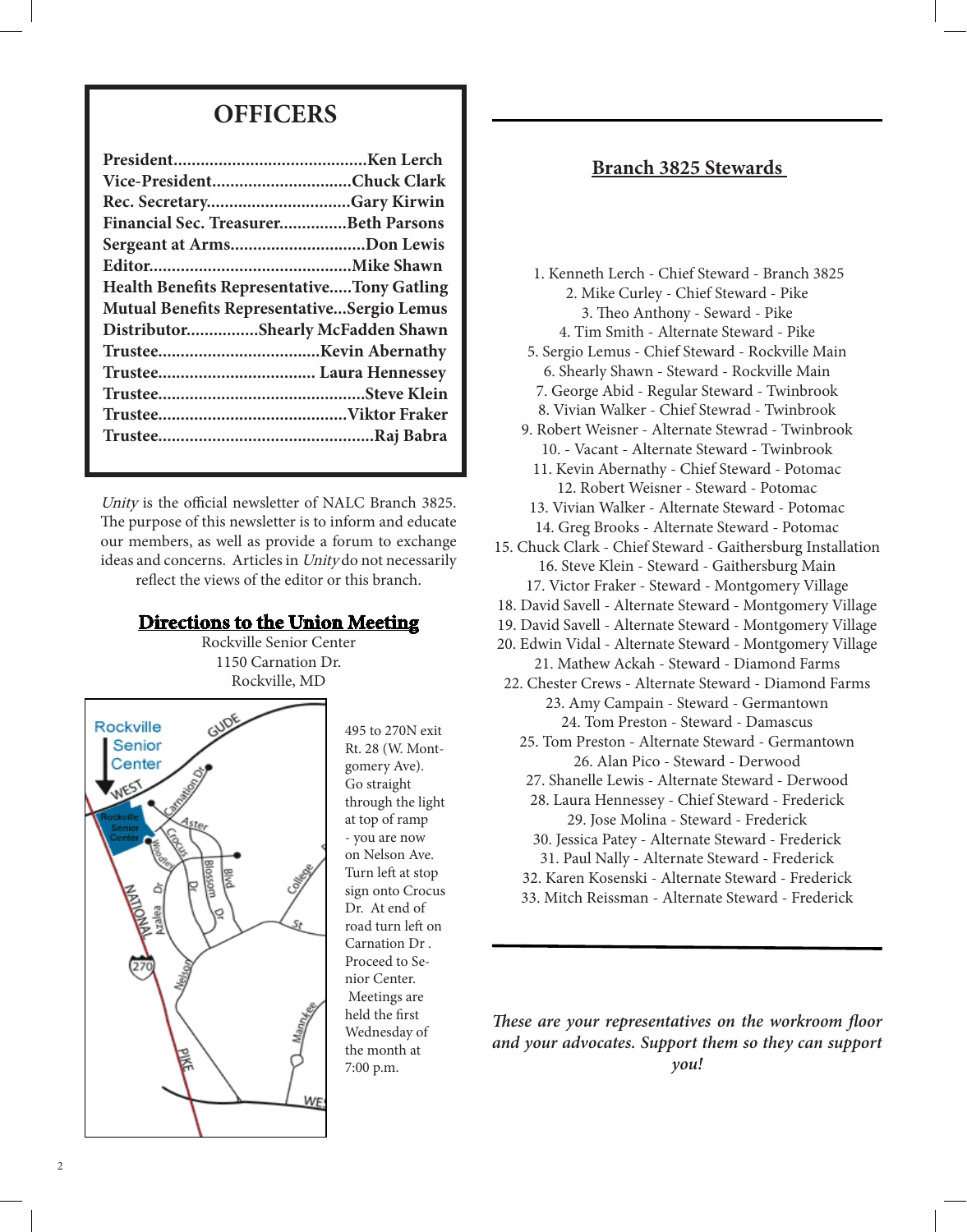# Another huge problem was mandatory overtime.

We have now won more than \$100,000, but more importantly, we have forced management to comply with article 8. We have escalated the remedy for the NON-ODL's to an additional 100 percent for each hour worked in violation of article 8. This is one of the highest remedies in the nation for NON-ODL's. For a top grade Letter Carrier, management is paying \$100.73 for each hour of violation! (NON-ODL'S AND ODL'S ARE BEING PAID!)

Our Chief Shop Steward in Frederick, Laura Hennessey, recently had a monster Step B win out of San Diego, California for untimely pay adjustments. 44 Carriers received \$1,320 each plus a lump sum of \$100 payable to NALC Branch 3825 for having to file grievances for repeat violations of our contract. That one grievance amounted to \$58,180!!! I want to thank everyone involved in these Frederick cases and a special thank you to our Chief Shop Steward there, Laura Hennessey. She has, and continues to work very hard, for the Frederick Letter Carriers. There is strength in numbers. We have all benefited from the merger and have become an even stronger branch.

Our Chief Shop Steward at Twinbrook Station, Vivian Walker, continues to have great success in the grievance procedure. Recently, she won four Step B cases out of Minneapolis, MN and achieved an escalating remedy due to repeat violations of the Rockville Call-back Policy. The Carrier won a total of \$1,200 and NALC Branch 3825 won \$750 for each case for having to file repeat grievances. The call-back policy reads; Carrier's unable to complete their assignments in the allotted time will call back by 3:00 pm or as soon as they become aware that they will be unable to complete their assignment in the authorized time. Supervisor's will inform the carrier to carry the mail or bring the mail back to the Post Office. If the instruction is to carry the mail, inherent in that instruction is that the time used to carry the mail will be authorized, unless the Carrier does not have a reason for requesting the additional time.

We are sick and tired of management undercutting the Carriers 3996 estimate and then harassing the Carrier when they are forced to call back for the additional time needed to complete mail delivery. We will continue to escalate this remedy until management treats us with dignity and respect when we call back for additional time!

Vivian also won four grievances where management violated the Rockville Information Request Policy. The escalated remedy for this violation is now \$1,500 per violation. Therefore, another \$6,000 settlement was achieved by Vivian. Without information, we could not represent our members well. We need this documentation to attain the monetary remedies our members have come to expect. The Rockville information request policy reads; Management agrees to a recommitment of prior agreements to provide information requested by the Union within 24 hours. As previously agreed, if there is an extensive information request, the Postmaster will notify the local Union president and a mutually agreeable date to provide the information will be worked out which

will comply with the spirit and intent of good-faith bargaining. Therefore, management will award NALC Branch 3825 \$1,500.00 ( one thousand five hundred dollars ) due to the ongoing and escalating remedies on this issue. (This is consistent with numerous prior grievance resolutions including precedent setting Step B decisions.) Management agrees to cease and desist violating the Rockville Information Request Policy.

In Gaithersburg, Chuck Clark continues to win tens and tens of thousands of dollars for our members there. He recently escalated the remedies for Gaithersburg Union time and Information request violations. Management paid \$4,000 for these violations. The Gaithersburg Union time policy reads; Management will cease and desist violating the Gaithersburg Steward Time Request Policy of not denying requested Steward time unless all ODL and CCA Carriers are working at least 10 hours on the day Steward time is requested. Management is paying \$1,000 for each violation! The Gaithersburg Information Request Policy reads; Management agrees to cease and desist violating the mutually agreed Gaithersburg Information Request Policy which is to provide requested information to the Union within 24 hours. Management is paying \$500 for each violation!

I can't list all the achievements that the Stewards attained since the last newsletter came out for space reasons. However, hundreds of thousands of dollars have been won by these hard working Shop Stewards. And, over the last year and a half we have won more than 1.5 million dollars. That's \$1,500,000 dollars!!! I want to thank all of the Stewards for your continued incredible work!

Finally, our contract expired on May 20, 2016. National President, Fred Rolando, entered into an extension agreement citing, "tangible progress." During this extended period of negotiations, the terms and conditions of the 2011-2016 contract remain in effect. What is at stake? Wages that reward all Carriers for their exceptional contributions to the USPS. Also being discussed is the inadequacy of CCA wages and the need to improve career conversion rights for CCA's. Repairing and improving the work environment in Carrier stations across the country is also a major focus in these contract talks. We will keep you posted of any agreements reached.

Please visit our web site set up by Union Brother Chuck Clark at www.nalc3825.com. We now have over 244,250 hits on our site, more than any other NALC branch in the nation! WE ARE CLOSING IN ON A QUARTER OF A MILLION HITS!! We have posted numerous escalating remedies. We have added important Step B decisions, Formal A settlements as well as Pre-arb and arbitration decisions and some contentions. You can see how much money each and every supervisor in the country makes. You can also see the number of stops on each route, and detailed colored maps for every route in the nation!

*IN THE STRUGGLE,*

Kenneth Lerch President NALC 3825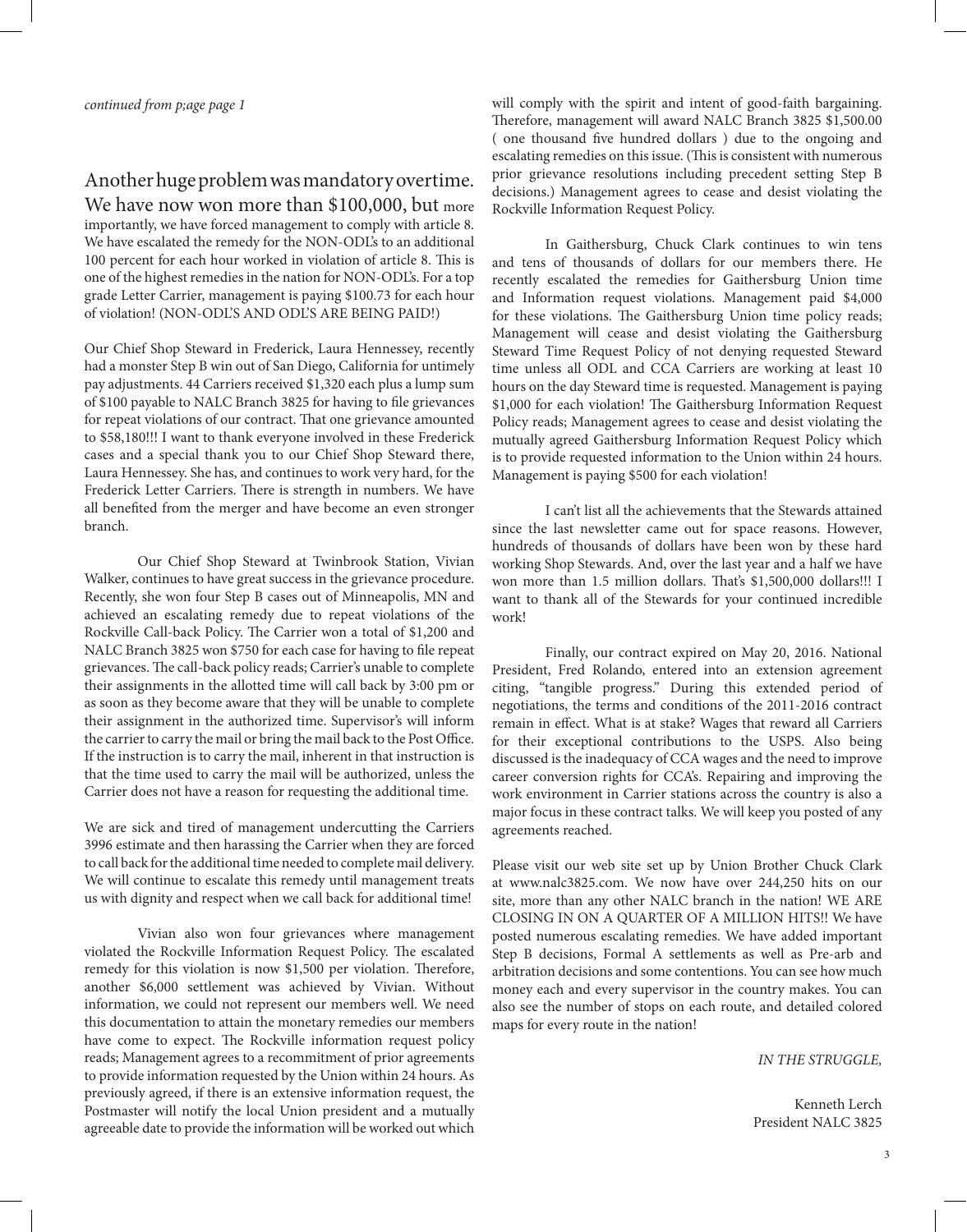# **ELECTION – 2016**



The first presidential election was held in 1789. Fast forward to today: 2016 will be the election of the 44th president of the United States of America, which will be a very important election for us as letter carriers for many reasons.

As letter Carriers we have a number of things in common; our Jobs, serving the American public, wearing the blue uniform, our salaries that afford us the opportunity to support our families, Benefits that our Union has fought for us throughout the years such as health care, Cost Of Living (COLA) increases, and retirement to name a few.

While we share a number of things in common, we are a diverse group of people from all ethnic groups and religious persuasions with different beliefs and opinions. But during this election we must come together to cast our vote for the person best able to help protect our jobs. Think about it, if we lose our jobs, we lose our salaries and benefits that we have enjoyed for years, NOT TO MENTION ALL OF THE OTHER THINGS WE ENJOY IN LIFE!

In the last five or so years we have been fighting our adversaries to maintain six day delivery, exclusive rights to the mail box, door to door delivery, Postal Reform. These battles are not over and if we do not vote and elect

4

*"When in the course of human events, it becomes necessary for one people to dissolve the political bands which have connected them with another, and to assume among the powers of the earth, the separate and equal station to which the Laws of nature and of Nature's God entitle them, a decent respect to the opinions of mankind requires that they should declare the causes which impel them to the separation-"*

As I mentioned earlier in this writing we have common needs and yes, while we are entitled to our opinions I believe we need to come together for the common good of preserving what should be most important to us, OUR JOB. Certainly I am not asking anyone to give up their religious or political beliefs to vote for the candidate that our National leaders have endorsed in this election that will work with us to ensure that the Postal Service will remain an institution well into the twenty first century, but we only have one choice, Hillary Clinton.

Lastly, If you are a "Letter Carrier, and not contributing to our Political Action Fund please consider during so, we need to support those politicians that support our efforts to preserve our jobs.

Alton R. Branson

Vice President, Maryland and Washington, D.C. State Association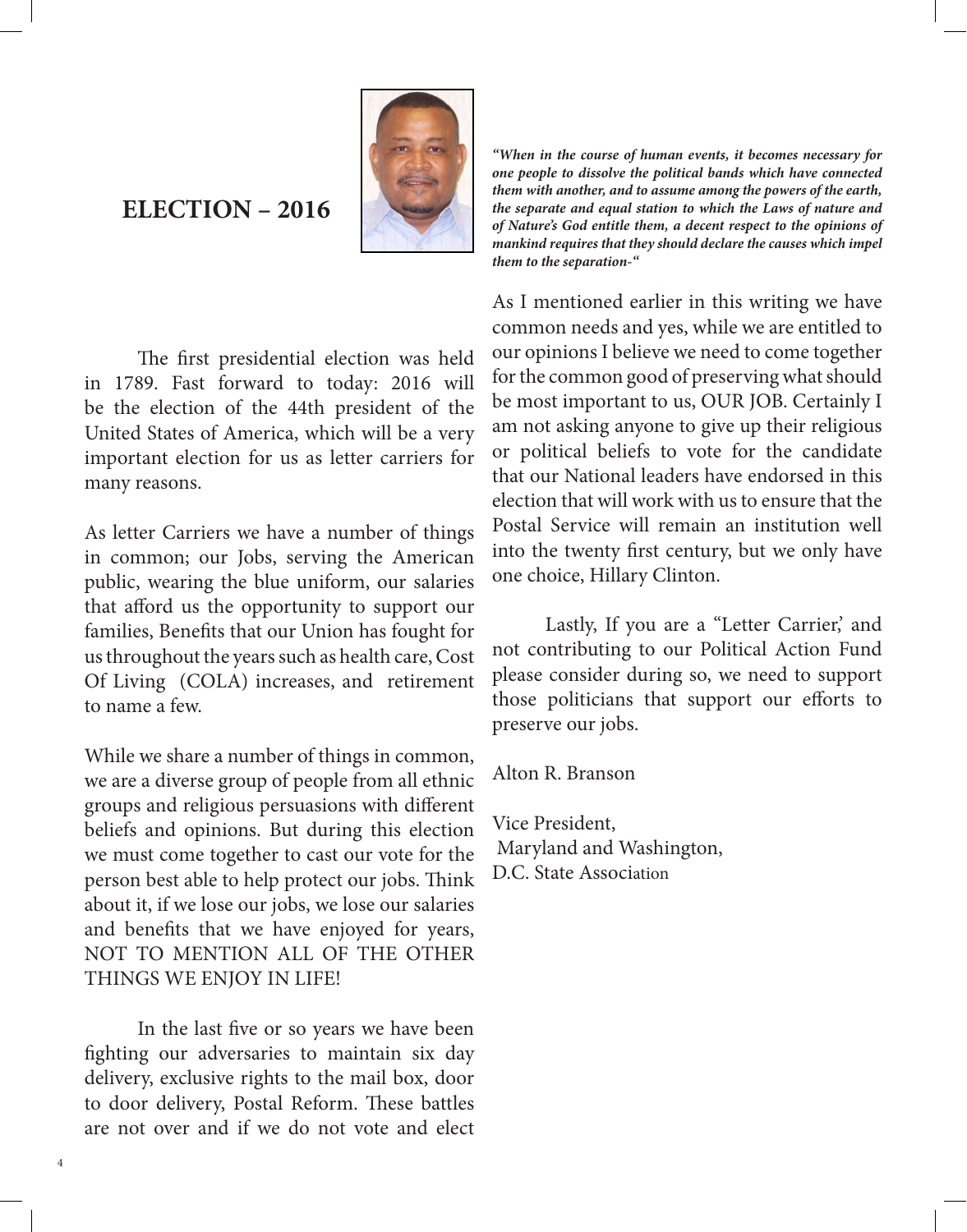# **Contract Talk**

Safety: The ongoing issue of when to wear your seat belts, when to take off your shoulder belt, and when to have your door open while driving are addressed in the M-41, the Carrier's Handbook. It's pretty clear: always wear your seatbelt when the vehicle is in motion, You can take off the shoulder belt to deliver mounted deliveries, but never take off the lap belt. The only time you can drive with the right side door open is when you are delivering stops 500 feet (or less) apart and you are traveling no more than 15 MPH.

The following is the applicable language from the M-41:

81 Vehicle Regulations and Safety Practices

812.1 Practice safety in the office and on the route.

812.2 Observe all traffic regulations prescribed by law. Rules applying to the public also apply to operators of postal vehicles.

812.3 Seatbelts must be worn at all times the vehicle is in motion. Exception for Long Life Vehicles: In instances when the shoulder belt prevents the driver from reaching to provide delivery or collection from curbside mailboxes, only the shoulder belt may be unfastened. **The lap belt must remain fastened at all times the vehicle is in motion.**

812.31 **When traveling to and from the route, when moving between park and relay points, and when entering or crossing intersecting roadways, all external vehicle doors must be closed**. When operating a vehicle with sliding driver's cab doors on delivery routes and traveling in intervals of 500 feet (1/10 mile) or less at speeds not exceeding 15 MPH between delivery stops, the right-hand sliding cab door may be left open.

Another issue that constantly comes up is vehicle roll away and run-away accidents. While we often have service talks accentuating curbing wheels, the most important thing you can do to avoid this

# **Union Schedule**

Union Meetings are held on the first Wednesday of every month. All members are welcome to attend these meeting to make your voice heard.

Executive Board meetings are held on the final Wednesday of every month. All members are welcome, although only Executive Board members have a vote at these meetings.

Shop Steward meetings are held on the second Wednesday of every month. All members are welcome.

## **COP Information**

When you are injured on the job, in addition to the pain of the injury, seeing a doctor, making claims and filling out the ever more complicated forms adds to the frustration. At our next Union Meeting (November 2nd), we have invited representatives of Elite Health to attend to provide information regarding their practice. If your own doctor, is not an expert in the field of on the job injuries, you may wish to attend.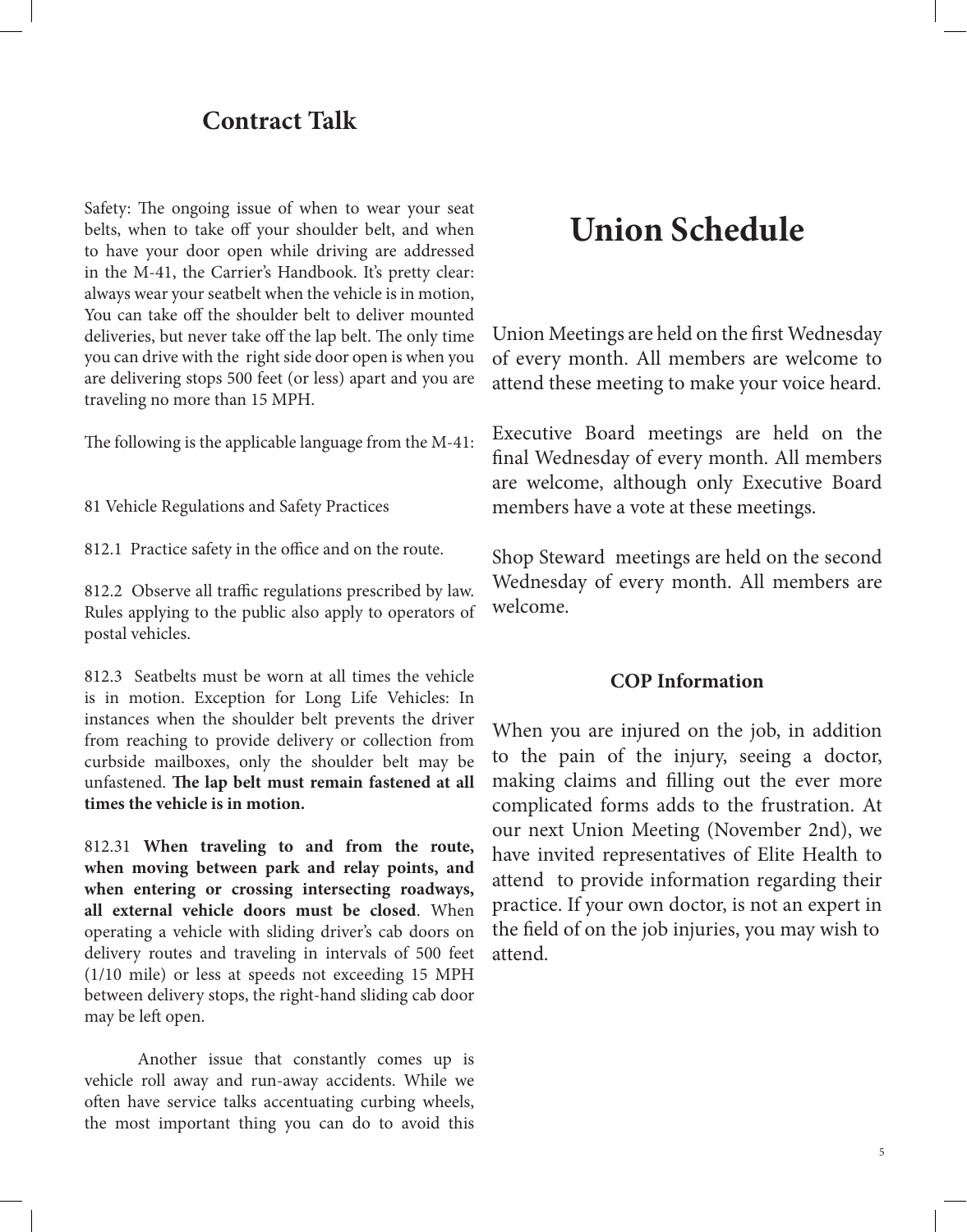*The USPS runs on Grievances*



 $\boldsymbol{W}$ e've all heard the advertising tag line for Dunkin Donuts; "America Runs on Dunkin". I was thinking the same could be said for the USPS and grievances. If not for the grievances that stewards file to force management compliance with the negotiated contract, the work atmosphere would be much more unbearable than it currently is and our post offices would run much worse.

In our branch alone we have filed and won grievances forcing management to comply with the contract, handbooks and manuals in cases involving a number of issues:

> *1.*Monetary penalties when management fails to pay grievance settlements

 *2*.A Step B decision when management was not providing carriers with change of address stickers because the printer wouldn't work…for months

 3. A cease and desist agreement because management was leaving the office phone on HOLD, preventing carriers from calling back

 *4.* A monetary penalty and payment of medical bills when an injured carrier was not provided OWCP forms and incurred doctor bills for an on-the-job-injury

 *5.* An additional 225% of hourly pay in Gaithersburg when management forced carriers who are not on the over-

time desired list, to work overtime *6.*A monetary award for CCA carriers who are re-

moved from Hold-Down routes

 *7.* A cease and desist and a purchase authorization letter when CCA carriers had not received a uniform voucher letter

 *8.* Having routes posted when 204b's remain on high level for over four months

 *9*.Monetary penalties when stewards are denied steward time or information

 10.A grievance filed when vending machines were removed from two of the three Gaithersburg offices and not replaced

11. Assuring "guaranteed time" is paid to CCAs when

they are not worked or paid the full applicable four-hour guarantee

 *12.* Getting carriers monetary compensation when routes are not posted timely or at all

 *13.* Insuring stewards are paid at their overtime rate when forced to process grievances off-the-clock and then a monetary award to the branch for this repetitive violation

 *14*.Obtaining monetary awards when management uses rural carriers to perform city carrier work

 *15.* Getting a cease and desist settlement when management instructed carriers to use codes other than 721 for carrier street work (The use of these other codes robs carriers of properly recorded street work)

The point I'm making is that our daily work lives within the postal service would be complete chaos (instead of somewhat chaotic) if the shop steward was not there to force management to do what they agreed to do and are supposed to do. As branch president Ken Lerch said to me recently when I told him we had to file a grievance to get a CCA paid his guaranteed time of four hours; "Come on, a guarantee is a guarantee." Indeed.

### **CDRAAP 2015/2016**

In the Capital District during CDRAAP 2015 we evaluated 1677 routes in offices in Washington, D.C. and the surrounding Maryland suburbs. One-hundred and thirtyone (131) routes were created as a result of the CDRAAP evaluations. In the CDRAAP follow-ups that were requested and completed in August; 480 routes were reviewed and nine (9) additional routes were added.

I want to acknowledge and thank the NALC members who were on the Capital District CDRAAP team, Mark Adkins, Andre Diamond, Jermaine Graham, Steve Klein, Karen Nance, Chauncey Pinkney, Keisha Pinkney, Jacquie Pratt and all of the Local Office Contacts. It was a team effort and the letter carriers in the Capital District are better off for the work done by these brothers and sisters.

Chuck Clark

Vice-President, Branch 3825

6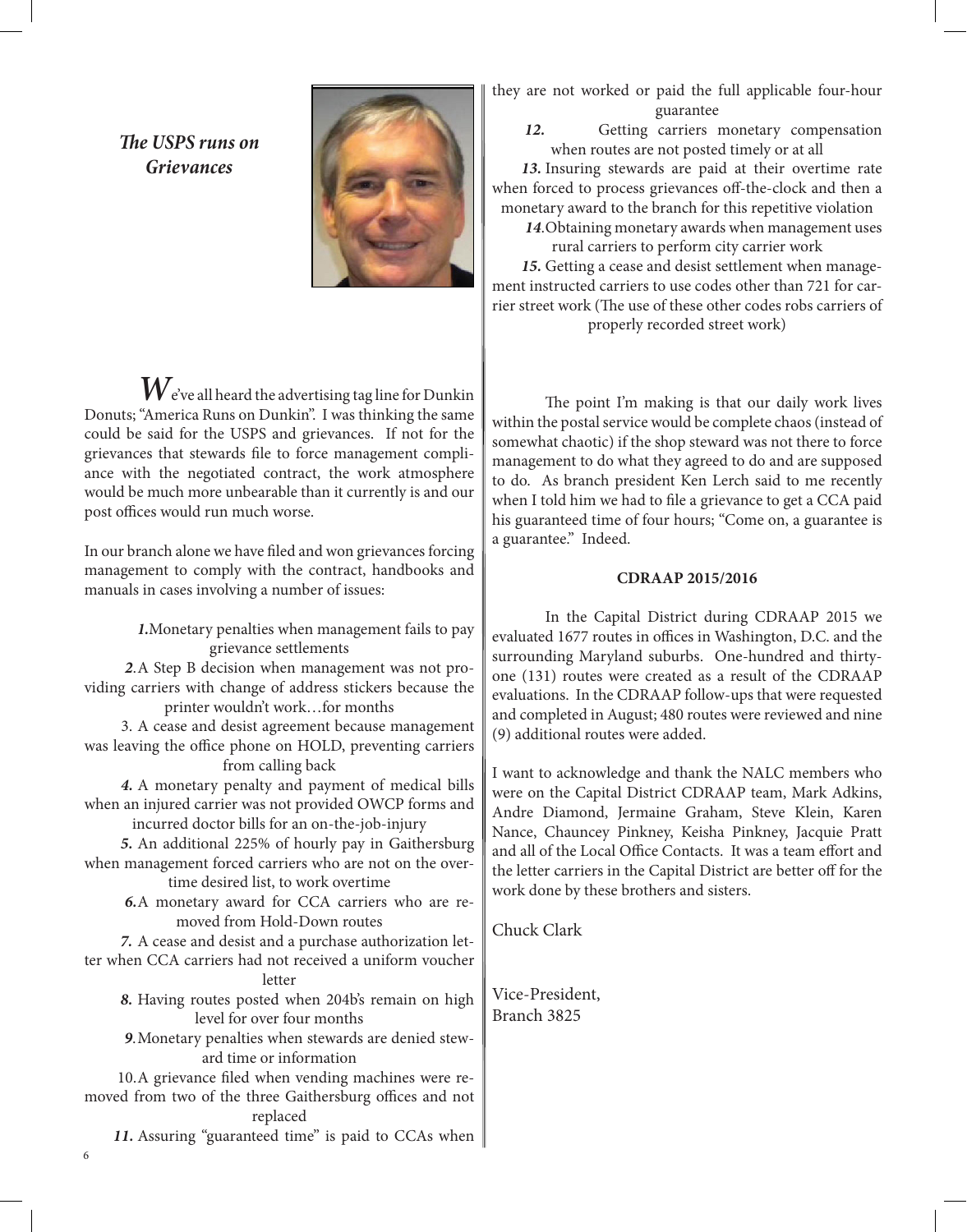### *The following is NALC President Fred Rolando's endorsement of Hilary Clinton for President:*

Following a tremendously hard-fought primary process, NALC is proud to endorse former Secretary of State Hillary Clinton to serve as the next president of the United States. Secretary Clinton has a long history of supporting the issues most important to letter carriers—a strong Postal Service, collectivebargaining rights for postal employees and decent pay and benefits for all American workers. She has been a friend of NALC since her first meeting with us in 1994. Former Sen. Clinton was among the first in the Senate to support legislation to prohibit the contracting out of letter carrier jobs to low-wage private contractors, a bill that helped us stop the practice in 2006. She has defended six-day delivery, supported federal employees and was an original cosponsor of the Employee Free Choice Act.

NALC is proud to once again stand with Hillary, just as it did when she ran for president in 2008.

This year, we had the good fortune of seeing two tremendous champions of letter carriers compete for the Democratic Party's nomination for president. In fact, both have been made honorary members of the NALC by delegates to our national conventions. As I informed our members in March, based on the issue surveys we sent to both parties' candidates and the polls we conducted among our 280,000 members and activists, both Secretary Clinton and Sen. Bernie Sanders earned our support. Out of respect for both candidates and the passionate supporters each has in our union, we decided not to endorse either until the primary process produced a nominee.That has now happened.

We commend Sen. Sanders—who also is a long-time friend and a fierce advocate for letter carriers in Congress—for running a fantastic campaign. The energy and passion that he brings to politics have ignited a national conversation and moved the needle in our national debates about inequality, wage stagnation and the power of corporate interests in our democracy. NALC intends to continue fighting alongside Sen. Sanders to strengthen our employer, our political system and our country.

This endorsement was not a difficult one to make, given the two choices before us. Leaving aside his anti-worker record as an employer, his dishonesty and erratic temperament, and the bigotry and sexism he has demonstrated as a candidate, Donald Trump showed blatant disrespect to America's letter carriers. In our endorsement process, he not only failed to answer our candidate questionnaire, he would not even acknowledge receiving it. Hillary Clinton, on the other hand, has demonstrated her commitment to letter carriers and has dedicated her entire life to public service. Few candidates have ever been better prepared for the Oval Office. There is a lot at stake on Tuesday, Nov. 8 for our country, our jobs and our families. Starting in the key battle ground states of Pennsylvania, Ohio, Florida, Wisconsin and Nevada, NALC and America's letter carriers are ready to unite behind Hillary Clinton to make this great country even greater.

#### *reprinted from The Postal Record, July 2016*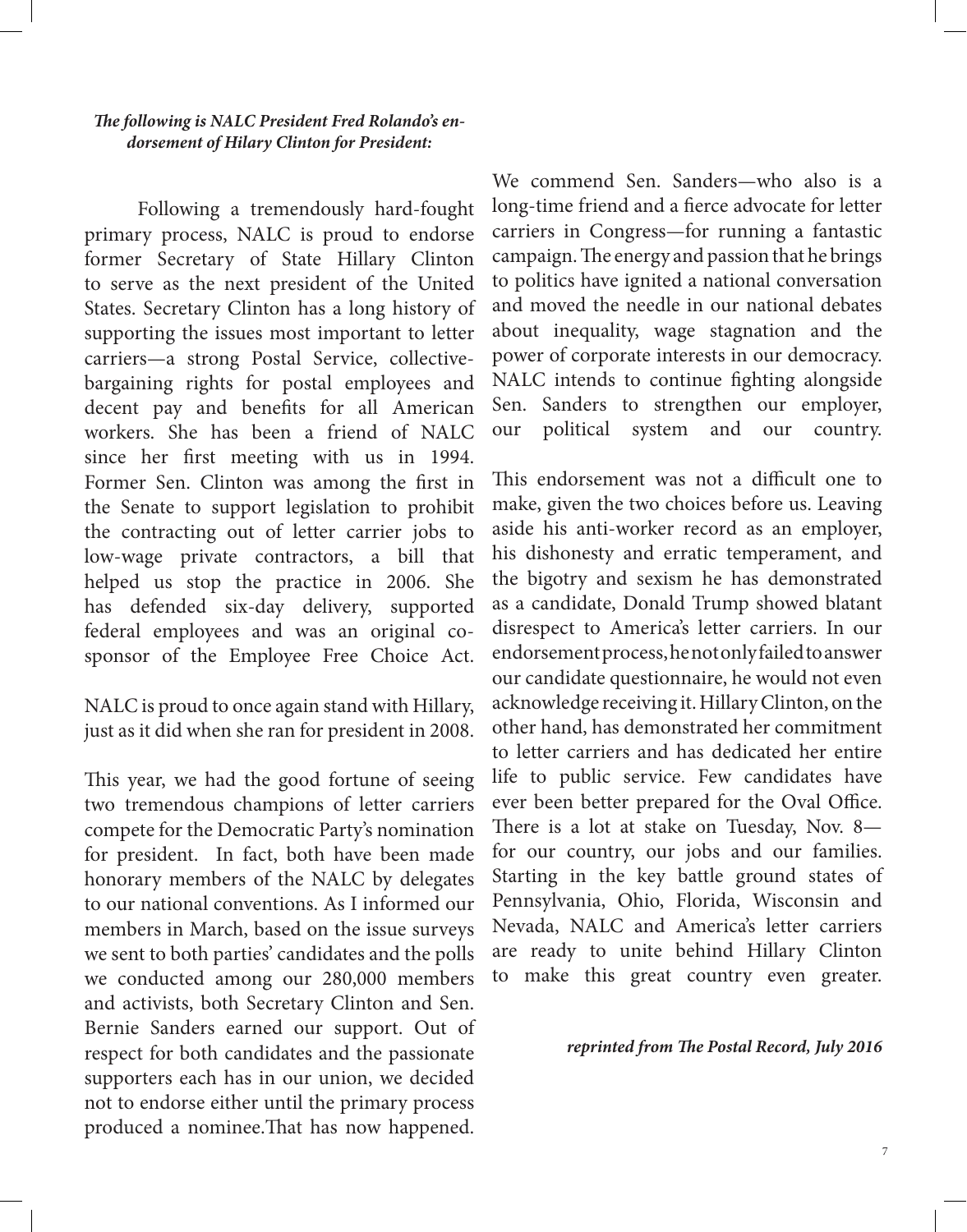# **To Vote or Not to Vote**



*N*ormally when President Lerch asks me to contribute to the Unity, I have to give a little thought to the topic I want to cover, leaning toward those that are pretty much based on legislative issues facing letter carriers at the time. However, for this edition, my epiphany came to me in the form of a USA Today story lauding their 34 years of not making voting recommendations, "until now". Based on a descriptive explanation, USA Today urged Americans to "By all means vote, just not for Donald Trump". USA Today hasn't ended their record of maintaining neutrality; they merely pointed out the obvious flaws in one candidate and directed their readers to the other three. In fact, in their quest to slow Donald Trump's 'roll', this well respected news resource has fundamentally advanced him another step closer to the White House.

Let me explain….There are four (4) candidates who will be on the presidential ballot come November 8, 2016 – Democrat Hillary Clinton; Republican Donald Trump; Libertarian Gary Johnson and Green Jill Stein. Now, when voters are told not to vote for one candidate (Donald Trump) by a respected source, that leaves the other three for consideration. Say that same voter has reservations about the other front runner (Hillary Clinton), especially when they are not outright endorsed by the respected resource from which they get their information (USA Today); they may decide to vote instead to a

third party candidate (Libertarian and Green party) or not at all. Do you follow me so far? Good!

With all due respect, and no offense to our third party members out there, Gary Johnson and Jill Stein will not obtain the number of votes, popular or electoral, to become president. What their presence in the election does ensure is that voters who are swayed away from the Republican candidate by trustworthy sources, but not encouraged to vote for the most qualified individual, will either cast their vote for third party candidates or not at all.

It goes without saying the impact that failing to vote has on an election but let's reflect for a moment on the difference those third party candidates make in voting numbers. Recent polls have Hillary Clinton with a slight edge over Donald Trump. Pollsters estimate that 10%-20% of voters are either undecided or considering voting for a third party candidate. You take away that percentage of voters for the qualified candidate; give them to the third party candidate and you end up splitting the vote and giving her opponent the edge he needs to win. It has been shown in polling places where third candidate parties are counted, Hillary Clinton's portion of the votes takes a hit and Donald Trump comes out ahead. To not vote for Hillary Clinton in your pursuit of 'not voting' for Donald Trump, would truly bring our country to a state of 'Idiocracy' - a form of government in which a country or territory is run by fools. To quote Merriam Webster – "Some democracies can turn into idiocracies depending on the election results."

In this historical election, the media has narrowed the choices down to who is the 'least dangerous' of the two frontrunners. This is a passive way to endorse without actually endorsing and is simply not enough to ensure the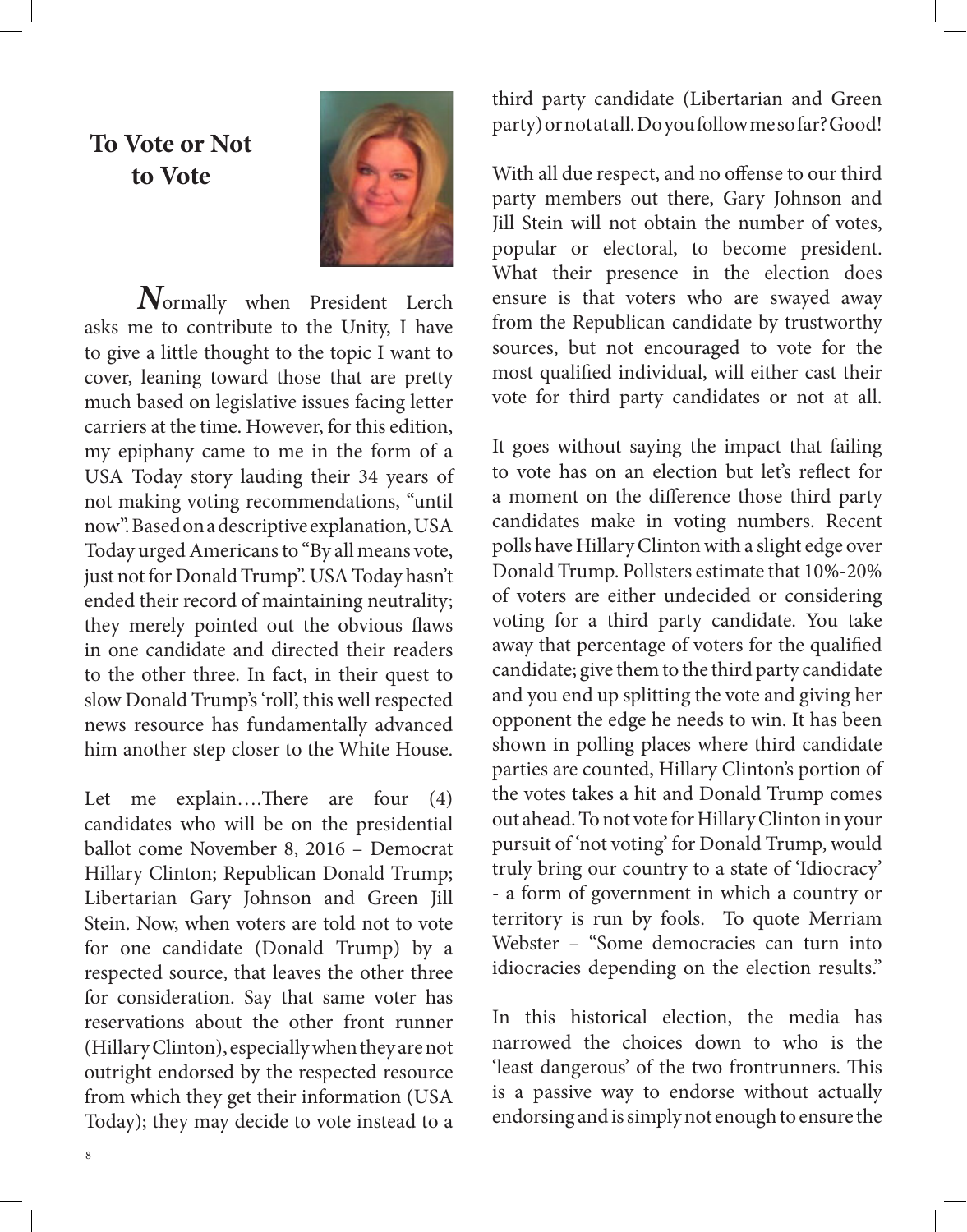right candidate is elected. Brothers and sisters, please allow me to be frank on several points……

First, maybe you find Hillary Clinton's past actions questionable, sketchy, even bordering on illegal, but let's be honest, I could be at this all day if I listed all the presidential candidates who fit that bill.

Second and I mean no disrespect when I say this; maybe you are a disgruntled Bernie Sanders supporter who thought he got the short end of the stick during the primaries and are holding out for a miracle at the voting polls. Maybe Bernie did get slighted, but the chances of him becoming President of the United States (POTUS) at this point, are slim to astronomical (and a write in vote for him would absolutely have the same impact as voting third party or not at all).

Third, maybe you feel Hillary Clinton as president will strip you of your right to bear arms. Make no mistake; there are unstable and dangerous members of society who have no business owning a fingernail file let alone a fire-arm. These are the folks who require restricted access to such weaponry not the rest of the country. Your guns are safe; just make sure they are in one.

Finally, with the utmost sensitivity and respect, maybe either by personal/religious belief or your upbringing it is difficult for you to support a woman for president. That is your right as an American. Ironically, it is going to take the election of her to ensure you maintain that right to religious and personal freedoms and beliefs.

Regardless of your reason, there is no doubt Hillary Clinton is qualified, experienced, prepared and capable of being the next POTUS. This is not the election to give Donald Trump a pass by failing to vote for Hillary Clinton.

As letter carriers, union members and above all else, Americans, it isn't a tough choice….it's the right choice and I will cast my VOTE for Hillary Clinton for POTUS on November 8, 2016. Will you?

In Solidarity,

Tonya L. Detrick – President Maryland and Washington D.C. State Association of Letter Carriers

#### *Continued from page 11*

 I worked as long as it took to deliver the route in the cold and dark of January and February until 9pm at times. So did other carriers. We had at least 4-6 different managers ride with some of us 3 or more times to find out how we were screwing them and expanding the street time. Guess what? They found the routes were actually out of adjustment! What did some carriers do? Get there early and work off the clock to sneak in their FSS in white tubs and put it by their cases. Load parcels and case mail before punching in, skip lunch and breaks, work through service talks, run like hell on the route and deliver what they had to a mailbox even if it was a move, vacant or hold. Carry secret bumps for favor and not enter them in the time clock, punch out at the magical time and then unload their truck and come in and process the mail brought back off the clock or throw it in the outgoing. Even worse some managers would punch out for the employee at the magical time and quite a few were ok with that as long as they could case their FSS and still get the OT they wanted. I tried to get unhappy carriers to write statements we could use to back up grievances. Sadly most were worried about retaliation or just too "busy". Continued next time....

> Gary Kirwin III Recording Secretary, NALC Branch 3825

*Editor's Note: see VP Chuck Clark's article updating the CDRAAP process during 2015/16. As a result, 140 routes were added.*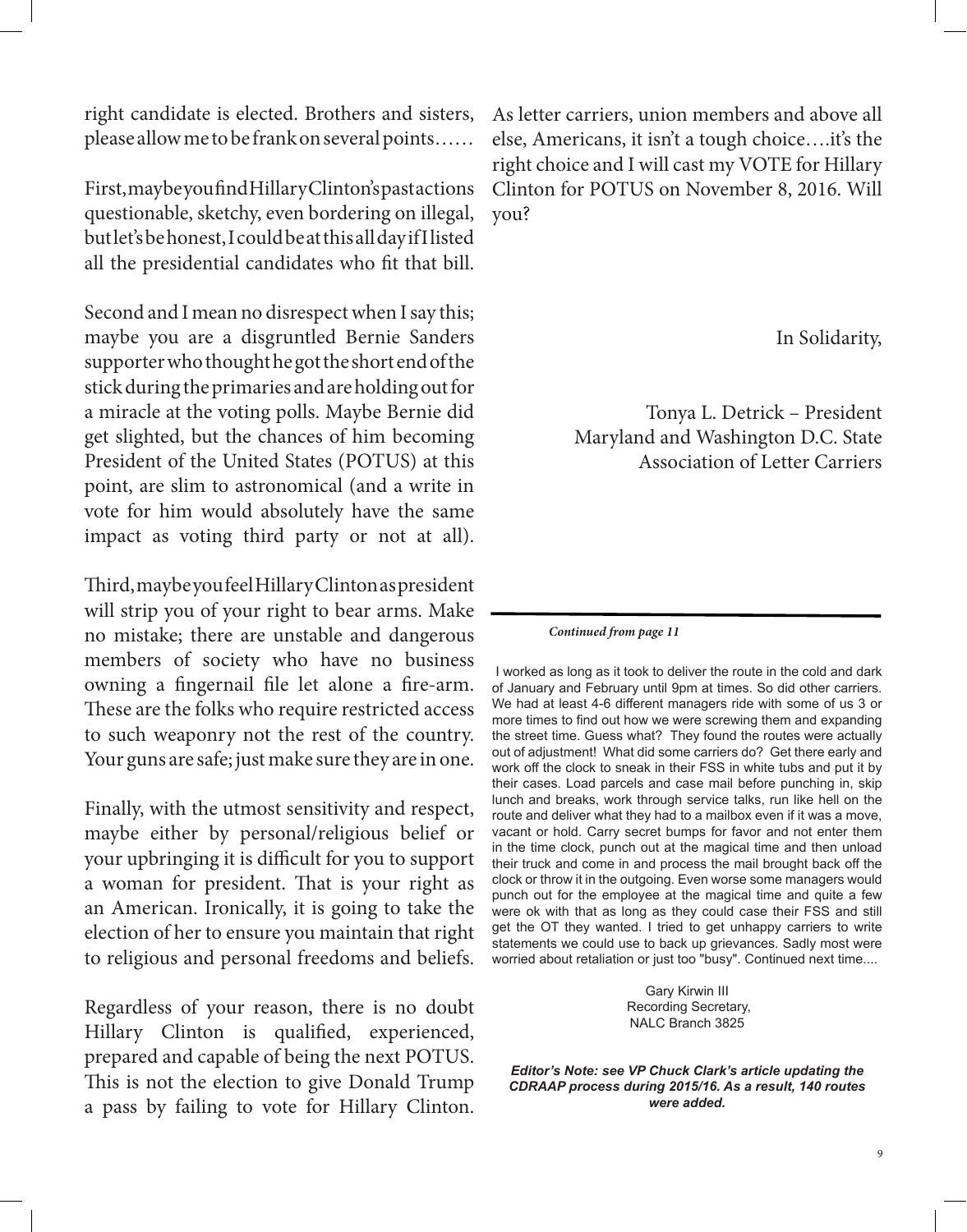### WAKE UP!

#### I HAD TOO MUCH TO DREAM LAST NIGHT......

First of all welcome back to Mike Shawn for taking over Unity, it's nice to have someone with his previous expertise in the Editors chair again. He reached out to the Officers and Stewards for articles perhaps reporting on their stations or Officer position. So what is a Recording Secretary and who is Gary Kirwin III ? I came from Gaithersburg Branch 3939 when we merged and was the Secretary Treasurer at the time. Before that I had been President, Vice President, Secretary Treasurer, Steward and Trustee. I was elected as a Trustee and then the Recoding Secretary of Branch 3825. I have assisted the Treasurer Beth Parsons and act as a backup at times. It makes sense to train or have someone that can step in when needed just like a Steward can go to another station at a time of need. Those that go to the Union Meeting know that I take the minutes to keep a permanent record of the meeting. Otherwise I'm involved in administrative tasks as outlined in the NALC Constitution and our bylaws, as well as special assignments given to me by President Lerch. Exciting stuff I know, so If anyone would like a more detailed description let me or Mike know.

I'd really like to update my last article from summer 2010. Now, I retired in January 2014 so my comments are from before that time. I will let others write about the changes and many Union accomplishments since then. I was the Local Office Contact (LOC) for MIARAP and JARAP and detailed the complete mess it made in the Gaithersburg Main Office. I was very critical of the processes and most of the people involved on both sides. This was before CDRAAP which has been very successful. I had no effect on the adjustments and limited if no input. I told everybody we would really have a voice this time.... wrong! I had a lot of explaining to do with the carriers on how we dropped the ball. Thankfully Vice President Chuck Clark, as a former district lead in MIARAP was able to come in later and with management was able to straighten out most of the mess on paper. But it never happened because management backed out of the MIARAP process. That's where my article ended. But the worst was yet to come. Shortly after that we got the word the Main Office, which was the lowest volume office in Gaithersburg, was getting FSS. Management turned their back when carriers brought in their DPS and later FSS because it would help get them get back by whatever magical time was set by their bosses that day or week, that led to expanded office times and they adjusted the office based on standard time. I tried to explain this to the carriers over the years but mostly I got told to mind my own business. I finally did. Even when an 8 hour day could be achieved it wasn't the mix of office time and street time demanded by the manager in charge of the 6 day count and adjustments. Since it wasn't a joint process they excluded driving time, relay time, not counting parcels etc. We lost 6 routes and a T-6 in a 31 route office. I tried to get as many carriers to go the Union Meeting so we could discuss this with our leadership. Only 2 people came from my office that wouldn't normally be there. Disappointing. My route was 11- 12 hours a day even though the paperwork said it was 8 hours. A huge dispute with the manager in charge because of a change for mounted routes swapping out FFVs for LLVs guaranteed I would get the shaft. A look at that paperwork showed the fraud committed on all the over burdened routes.

I don't know about you, but in presidential elections, I am growing tired of voting for the candidate that will hurt me the least. I can't even remember the year that I last voted (in a presidential election) for a candidate that I was passionate about. Many years ago, I wrote of the need for a Labor Party in the United States, but I feel the need to repeat myself. If this election doesn't convince you, then I don't know what will.



Our two party system is a bad joke. Most members of Congress are millionaires. Neither Democrats or Republicans fully represent the interests of working men and women in the United States. Congress is a failure. The Democrats have definitely been better for labor than the Republicans. We are better off with them in control. The future of the middle class could be determined by the outcome of this election. The Supreme Court appointments made by the next president are key to the future of the country. Proof of the importance can be verified by the billions of \$\$\$\$ spent by PACS to further their special interests.

So what are we left to do? What England, Germany, France, Australia, Canada, and Israel, to name a few, have done. They all have a Labor Party that represents the working and middle class citizens. We must have a strong third party, the Labor Party. The formation of a Labor Party in our country will probably not take place before my demise, but for this country to grow, the workers and the middle class must be better represented in our government, thus the need for a Labor Party. For right now, however, we must elect a president that will keep us moving forward, not backwards.

Since retiring, and becoming Shop Steward at the Main office in Gaithersburg, the routes are as close to 8 hours they have ever been ( Eric Waddy and I have tweaked the routes to create very balanced routes). Article 8.5G grievances have been drastically reduced (thanks to escalating remedies), and discipline is a fraction of what it once was, but like I mentioned, I am retired. Where is the next generation of Union activists?

There are a couple of other issues I would like to address. I thank Chuck Clark and his CDRAPP team for helping to create around 150 or more carrier positions in the Capital District. However, an area of concern to me is the high number of non-members in one of our units. Some of these beings have reaped thousands of dollars in grievance settlements brokered by excellent Union representation. Talk to these carriers and sign them up please.

One last issue I would like to address is the wave of antiunion legislation sweeping the country. The latest surge began in 2012 and upped the number of states with "right to work" laws to 26. The list includes Michigan, Wisconsin and even West Virginia. In Virginia, for example, the average wages are 3% lower than in states without "right to work". "Right to work" really means anti-union. Without unions, wages go down. When I worked in the grocery business, all the beverage companies were union except one. That company met or exceeded the wages and benefits of the union shops to avoid losing workers. So, as you can see, unions are needed to keep the wages up.

Please remember to vote next month, your families future depends on the outcome. Remember to vote for you and your family's interest and not how you feel on individual issues. What good is it if certain areas of your interest are fulfilled, but your financial standing and life style are diminished?

Thanks for reading and have a great rest of the year.

Steve Klein Shop Steward and Trustee

 *Continued on page 9*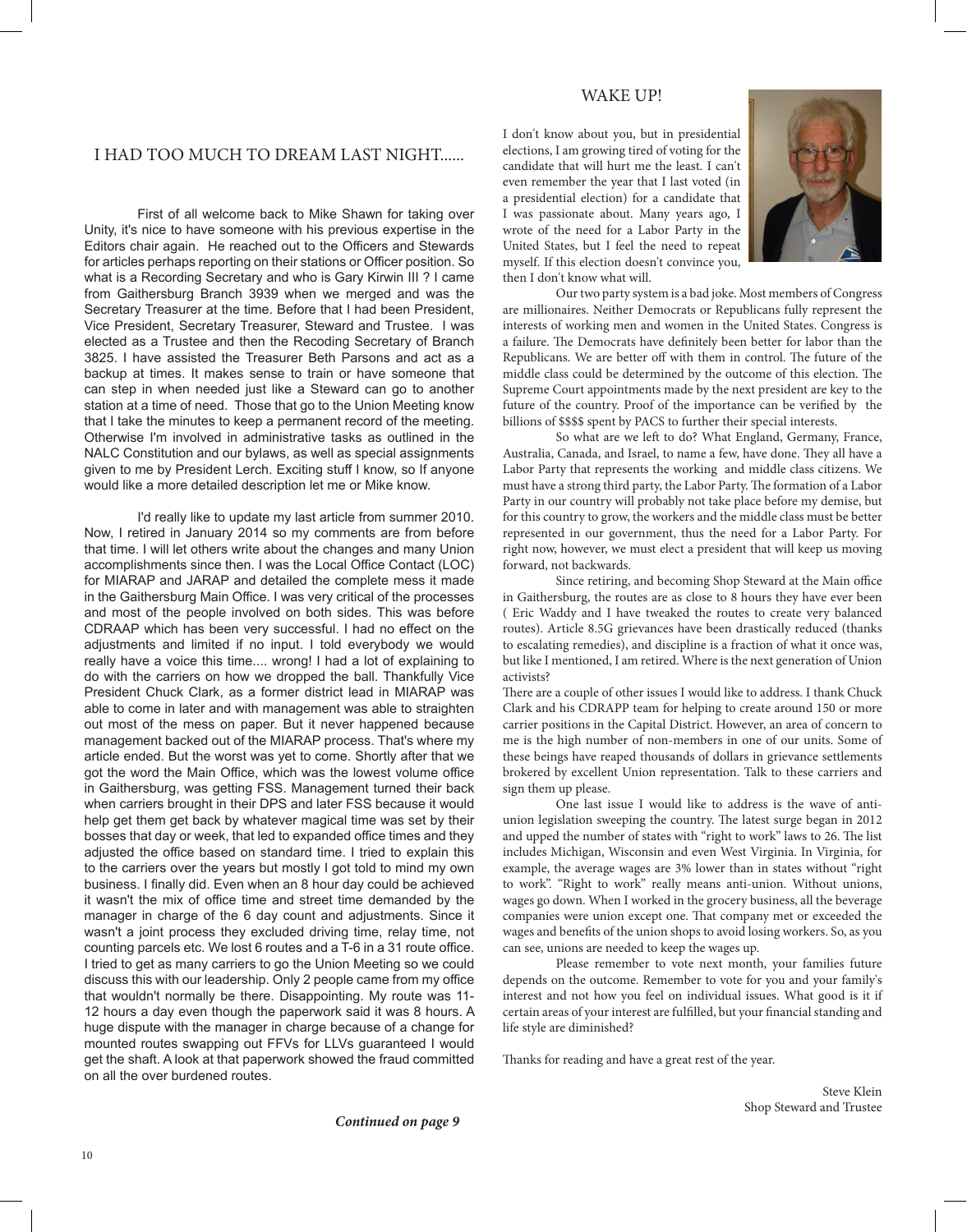

In my last article, I mentioned why it was not a good idea to be a SCAB. Being a SCAB equals being a Free Loader. Imagine, you're in a HOA community, where they have

Condo Fees etc. for Utilities, the Pool, Community Center Office etc. A SCAB would not pay their Condo Fees, but still think they should have all the same benefits that the Dues paying members have.

I have heard the same old excuses from Scabs; "Well the Union is not fair, The Union does not do anything for me, or I don't have time." To me it's just a complete cop out. By Law and as a Steward it is my Job to take action, if I'm made aware of a possible grievance, even Non- Members, but they have to ask for my assistance. I have won many awards for the membership and Non-membership, Article 8 Grievances, untimely pay adjustments etc. I have and other Stewards have Numerous Settlements that Benefit the Carriers through the grievance appeal process. Now is the time to be involved in Your Union, you should show up to at least a few Union Meetings a year, you gotta show to know. Younger People, CCAs, etc. are the future of the USPS and the NALC/ Union.

Reading is a must, and there is no way getting around that. Don't just listen to the work room Rumor Mill, ask your Steward, go on the internet to the NALC website, or Our Branch 3825 website from VP Chuck Clark.

 For the most part, management continues to manage everything from the DOIS system, which has No contractual Value. Almost everyday people ask whether they should fill out a 3996, or people think that they have to have an 8 hour day or they would receive discipline. Management will do almost anything to reach these unrealistic numbers. If you think you're going over 8 hours after you have all receipt of Mail and you verbally told your supervisor, you should fill out a 3996, they have 15 minutes to decide to approve or disapprove the time. If they disapprove the time you estimated, then call back at three PM, and let them know for a third time that you can't make it back in the allotted time, and ask "should I bring the mail back? are you going to send assistance, or do you want me to continue to deliver the mail?" Carriers are paid to deliver the Mail, Management is paid to make decisions. Sometimes Management may say," oh well you don't need that Form", or "8 HOURS!", or "PULL IT DOWN!" when you are still casing, or "Mail is up you should be pulling down" over the PA system. Mail up time does not change the volume or casing time, when you just clocked on, and is just plain wrong headed, period, and borders on the Zero Tolerance Policies. I will post the Standards in the swing room, so there will be no question.\* (see below)

 If you are at your case doing your JOB you should not have fear of discipline, the M-41 is at your case, that is Letter Carrier Hand Book and if you're new or a veteran Carrier, you should take a look at it and see what your Job Really is, it is in your best interest to look at this contractual hand book.

 Don't just tell your Steward about a possible grievance, Write it down, we have statement forms in the swing room.

It is Election Season and the Primaries are over, you should be registered to Vote. The NALC has endorsed Hillary Clinton, and to vote blue up and down the ticket. A vote for Hillary would insure that we would keep our collective bargaining. I'm quite sure Trump will want more tax cuts for his billionaire buddies and Completely throw Workers Rights under the bus. Its simple, if you're a billionaire, vote Red, if you're the 99% vote blue. We are the 99%, like it or not and we need to Vote for our best interest.

> Viktor Fraker Shop Steward Local 3825

 • *Editor's note: M-39 242.332 "No carrier shall be disciplined for failure to meet standards, except in cases of unsatisfactory effort which must be based on documented, unacceptable conduct that led to the carrier's failure to meet office standards. "*

 *• National Contract ARTICLE 34 WORK AND/ OR TIME STANDARDS. The principle of a fair day's work for a fair day's pay is recognized by all parties to this Agreement.*